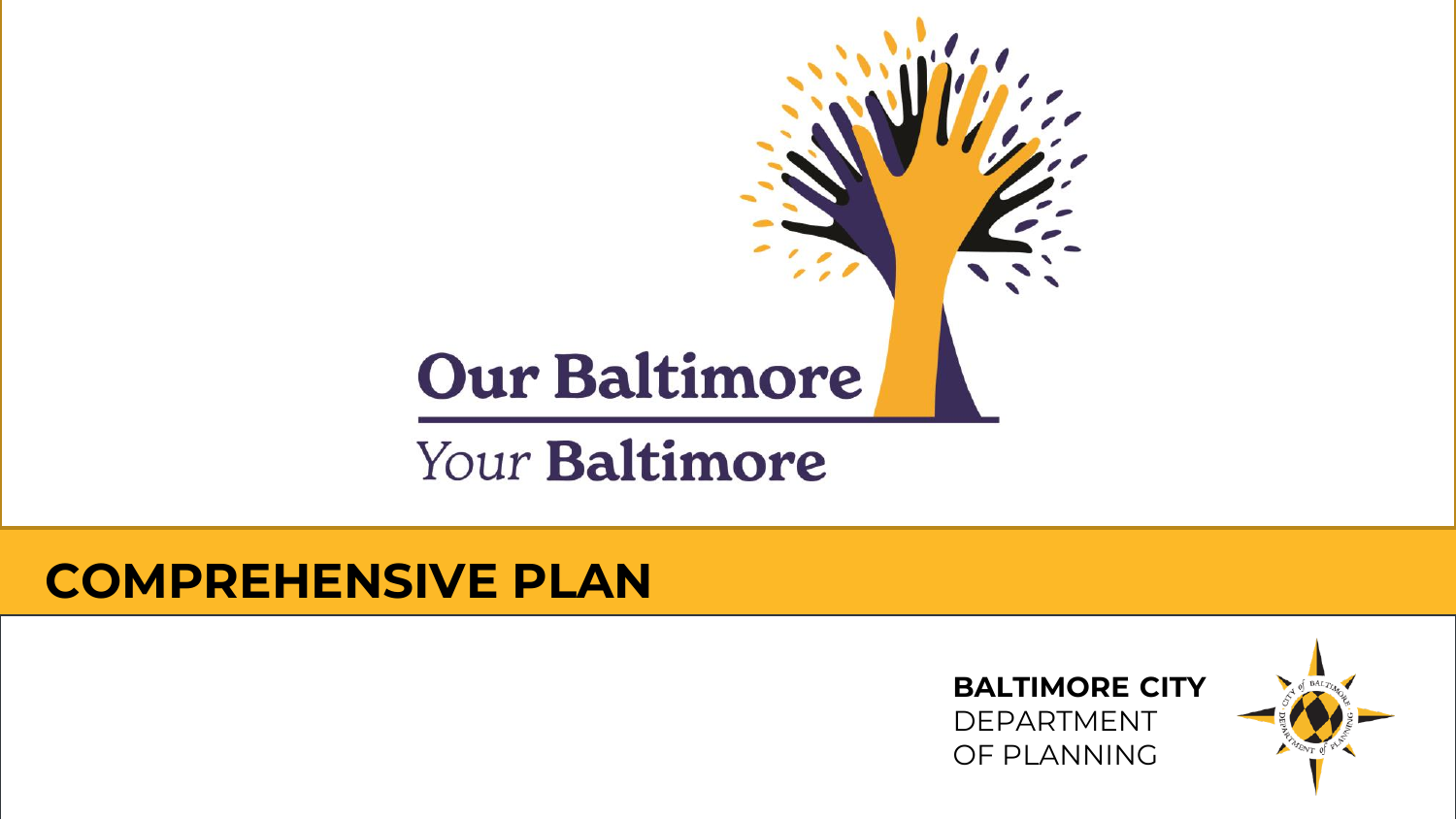# **Background**

- Every jurisdiction in Maryland is required to complete a 10-year Comprehensive Plan following each decennial census.
- The plan must include certain required elements, but otherwise jurisdictions have flexibility to approach the plan as they choose.
- The plan must be submitted to the State Department of Planning for review by 2024.
- In addition, the City Charter requires the Planning Commission to adopt and revise a master plan for the proposed physical development of Baltimore City.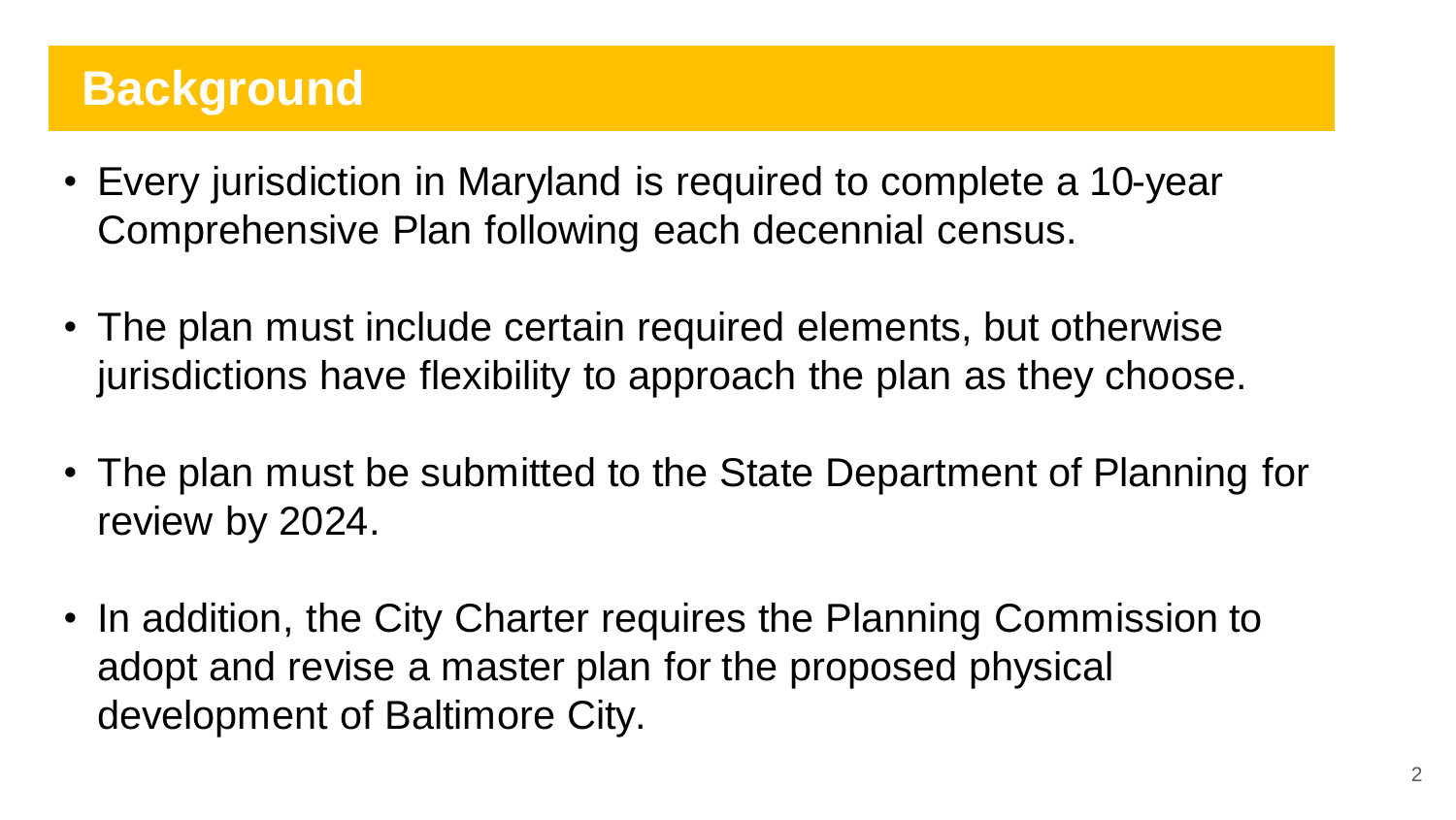# **State Requirements**

- Housing
- Economic Development
- Development Regulations
- Community Design
- Growth Areas
- Transportation
- Infrastructure
- Quality of life and sustainability
- Environment Protection
- Water Resources
- Sensitive Areas
- Resource Conservation
- Stewardship
- Implementation
- Public Participation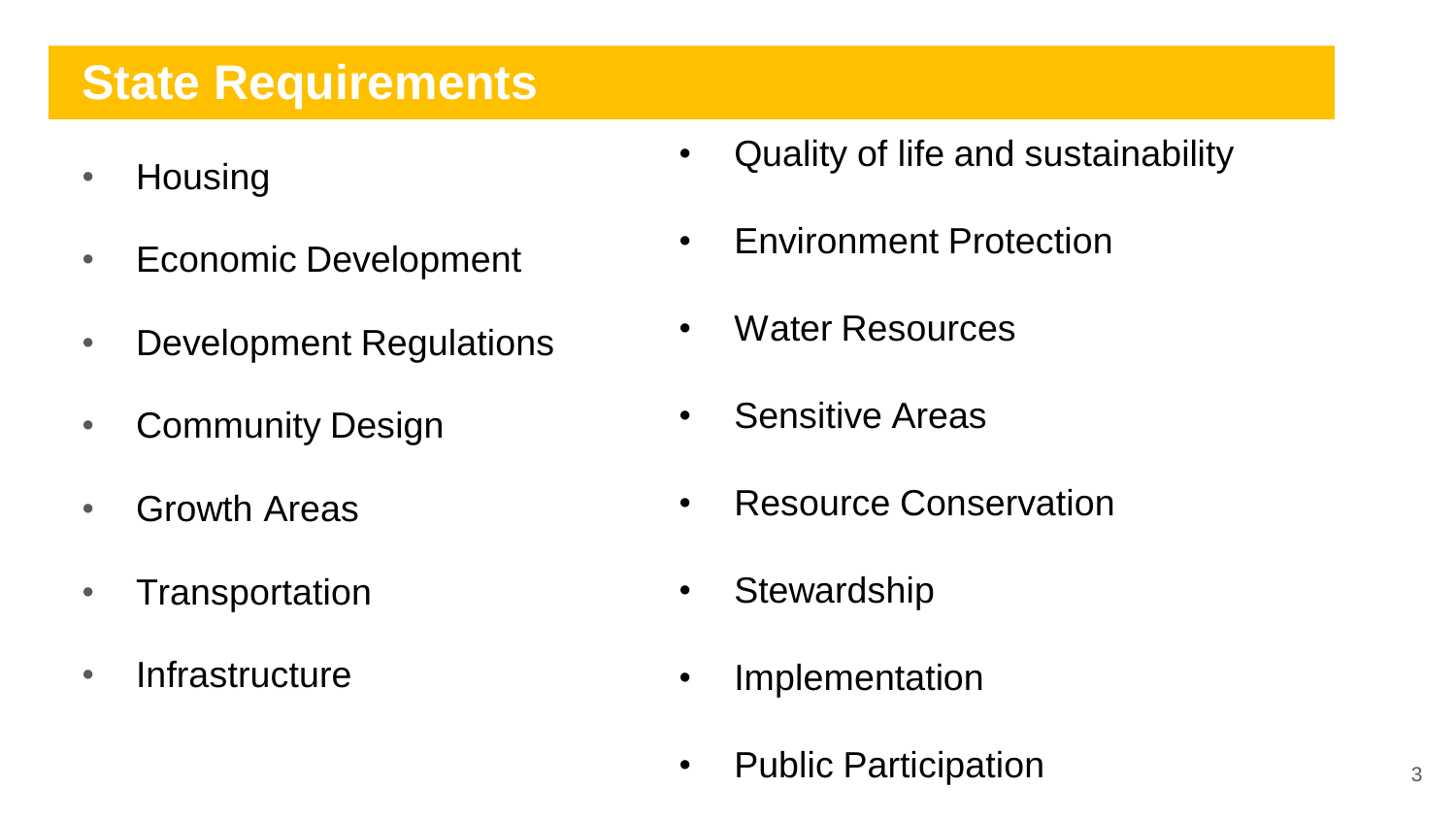# **Proposed Focus of Comprehensive Plan**

- Guide *equitable* neighborhood development over the next 10 years and beyond
- How to retain and support residents
- How to make Baltimore an inviting place to live so residents will:
	- want to stay
	- benefit from staying
	- invite their friends to live in Baltimore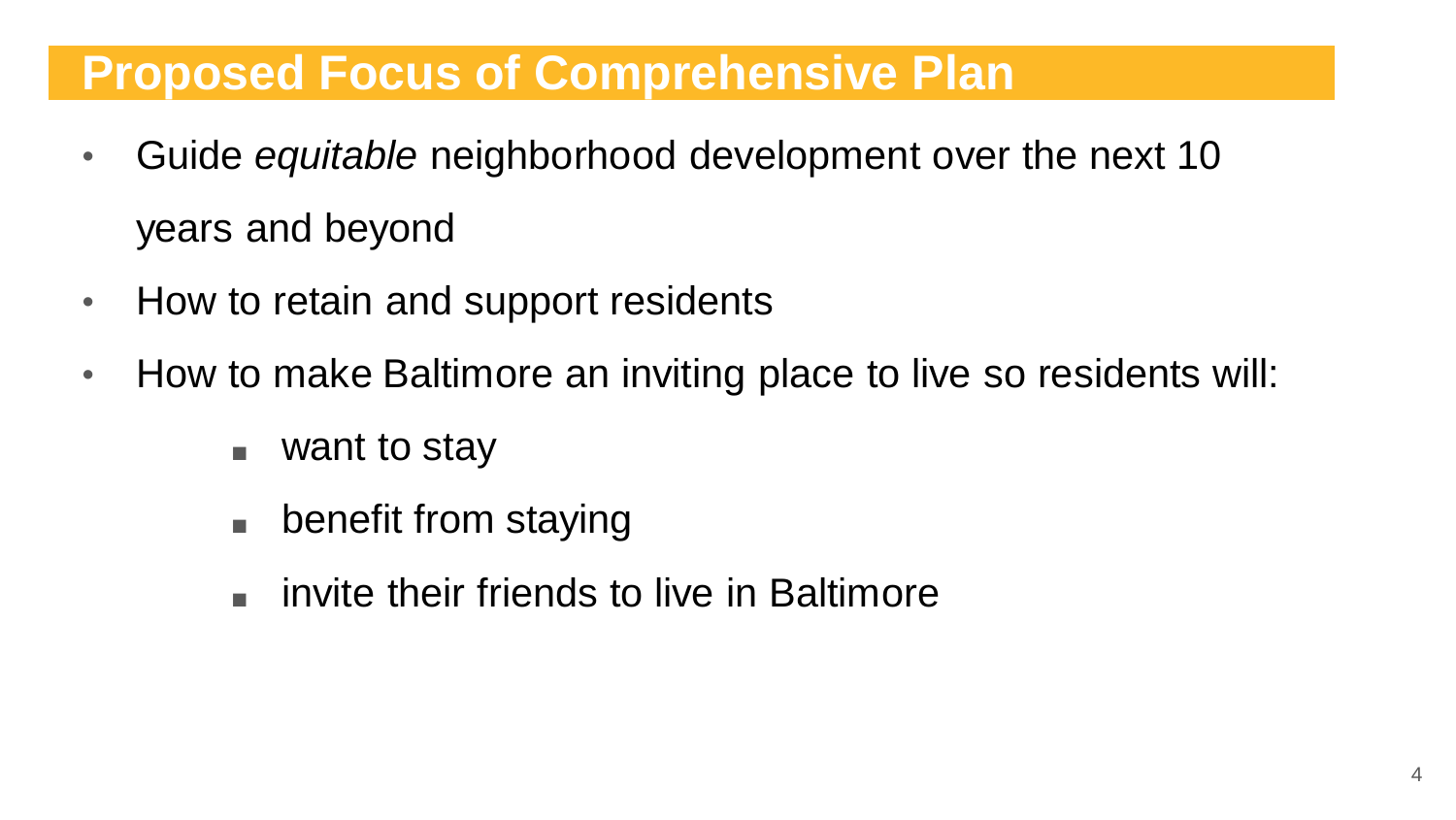# **Building Blocks for Comprehensive Plan**

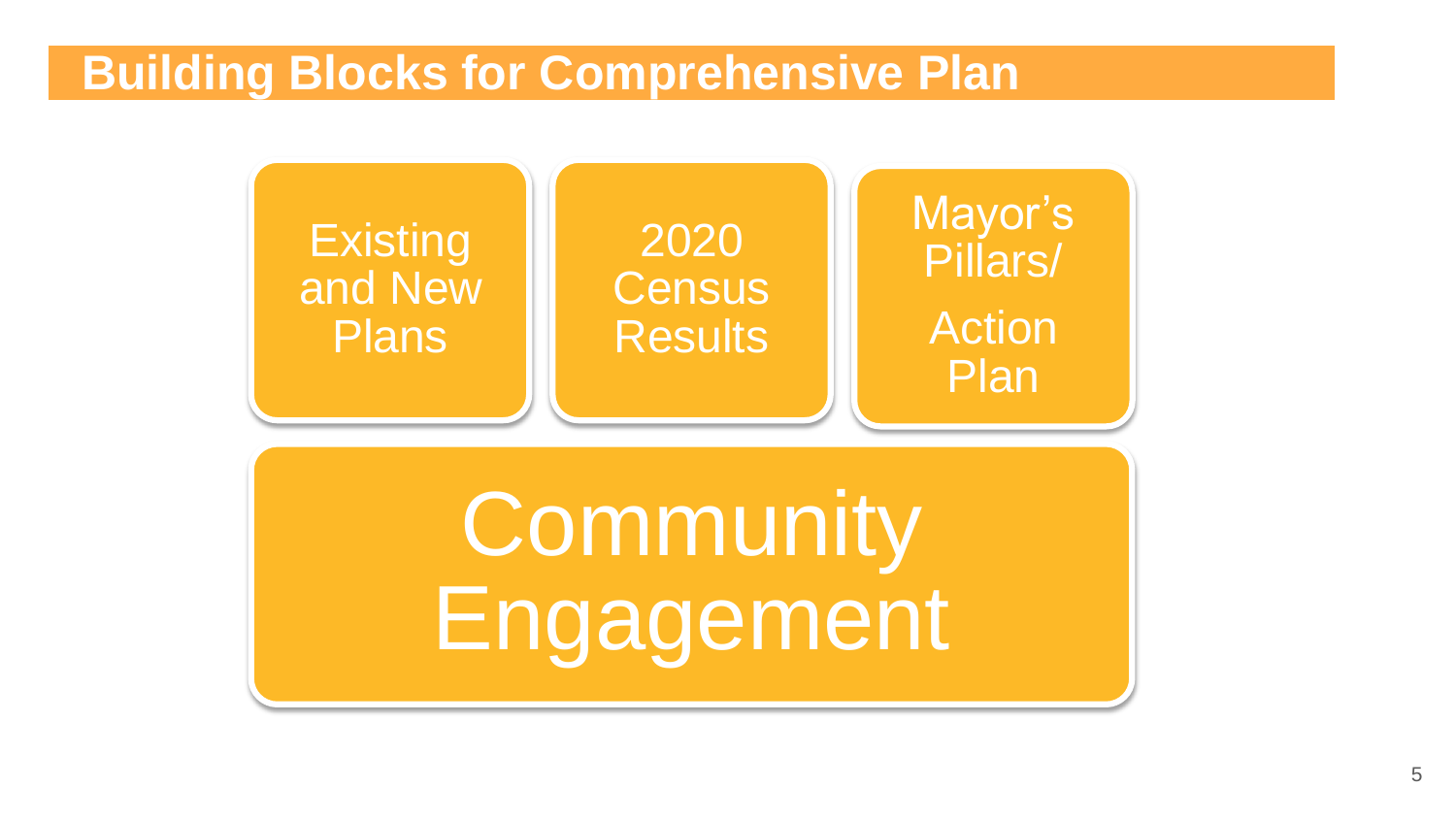# **Planning Process**

# **Planning<br>Process.**

The planning process is being led by the Department of Planning with support from an Advisory Council, Engagement Leadership Team, and other city agencies.

#### SPRING 2022 - LISTENING: ESTABLISHING **VISION AND TOPICS**

The City and our engagement partners are collecting community input and ideas to develop the plan's key themes, visions, and goals.

#### **FALL 2022 - CREATING: DEVELOPING RECOMMENDATIONS**

We will engage stakeholders to develop and refine goals, strategies and recommendations to address the topics identified in the listening phase.

#### 2023 - DRAFTING AND REVIEWING: WRITING **AND REVISING PLAN**

We will engage stakeholders to provide feedback on a draft plan.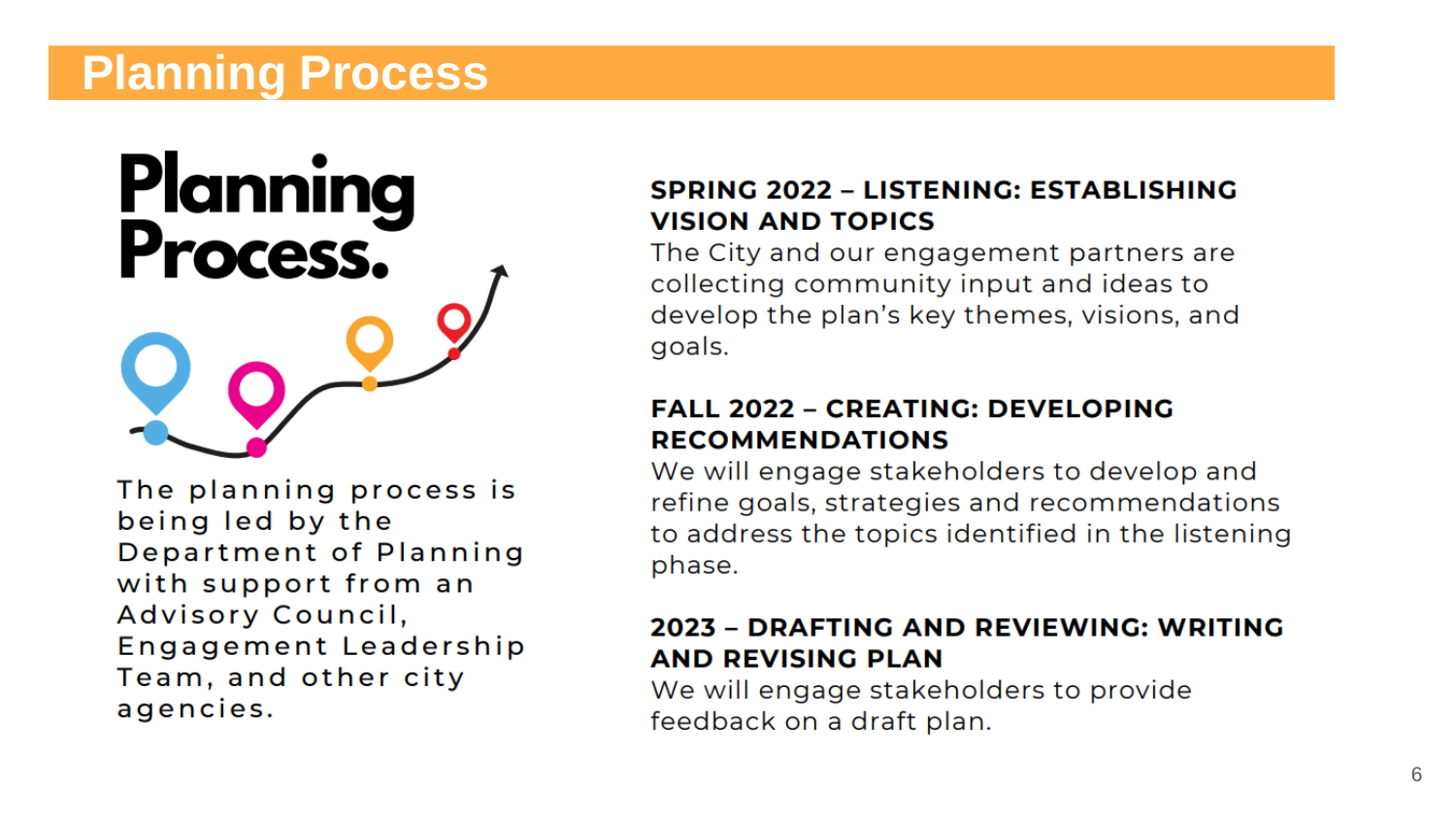# **Engagement Opportunities**

- **Engagement Leadership Team**: target audience are those least likely to participate; non-traditional approaches to engagement.
- **Planning Department Open Houses:** target audience is DOP's 20k mailing list (community association leadership, development community; civic leadership)
- **Meeting in a Box**: target audience is Community Associations, other small groups (including those that applied for Engagement Leadership team)
- **Online Survey:** Easiest, fastest method if you only have 5 minutes.
	- Will be bilingual/multi-language.
- **Storytelling**: target audience is broad; but especially those who are less inclined to attend traditional public meetings. Ambassadors are likely familiar with DOP; attendees might be anyone from their network.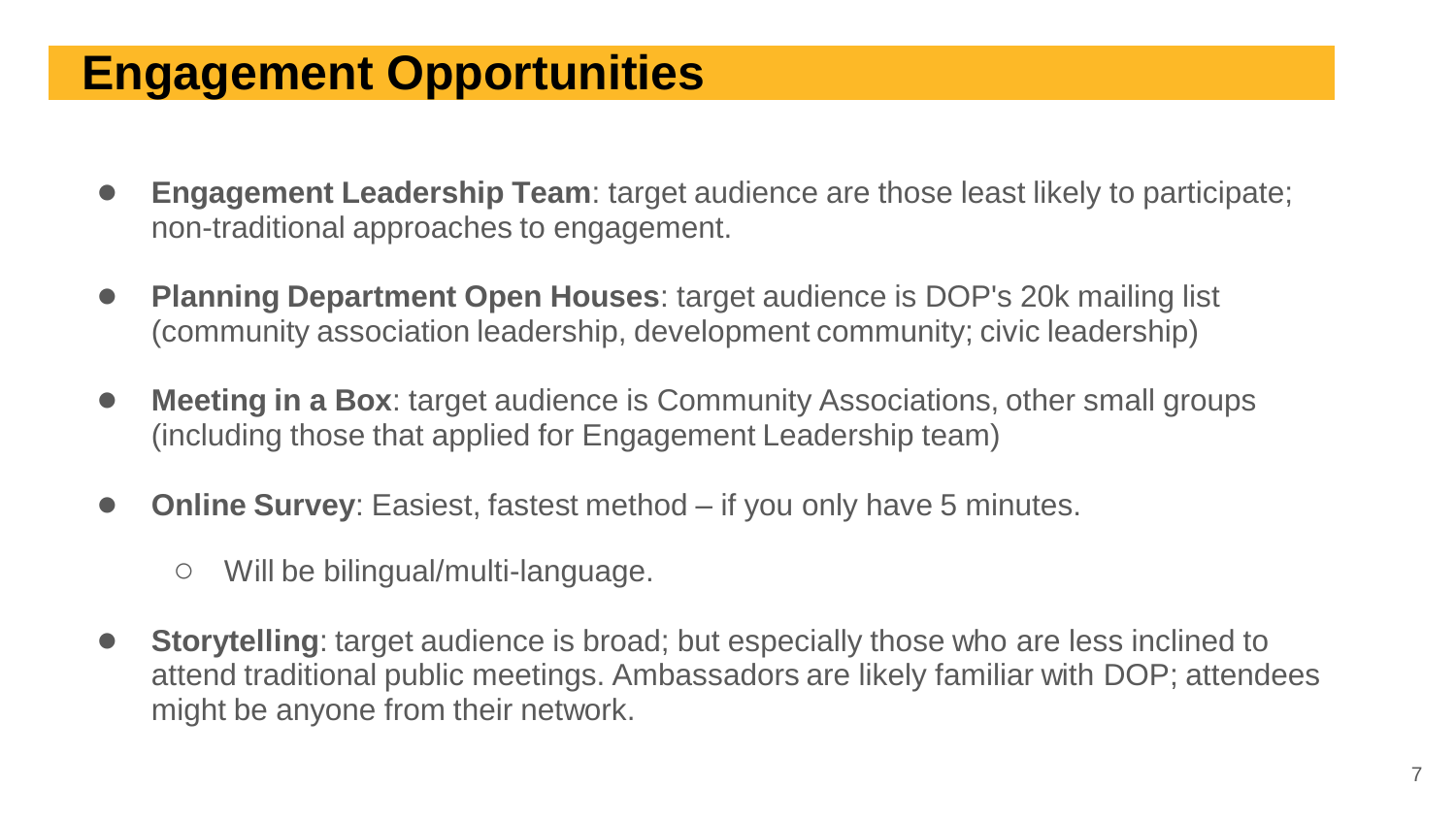# **Planning Department Open Houses**

#### **SOUTH**

Thursday May 12, 2022 Cherry Hill Elementary School at 801 Bridgeview Rd

#### **WEST**

Tuesday May 24, 2022 Forest Park Senior HS at 3701 Eldorado Ave

#### **EAST**

Wednesday June 15, 2022 Hoen & Co Lithograph Building at 2101 E Biddle St

#### **ONLINE**

Tuesday June 21, 2022